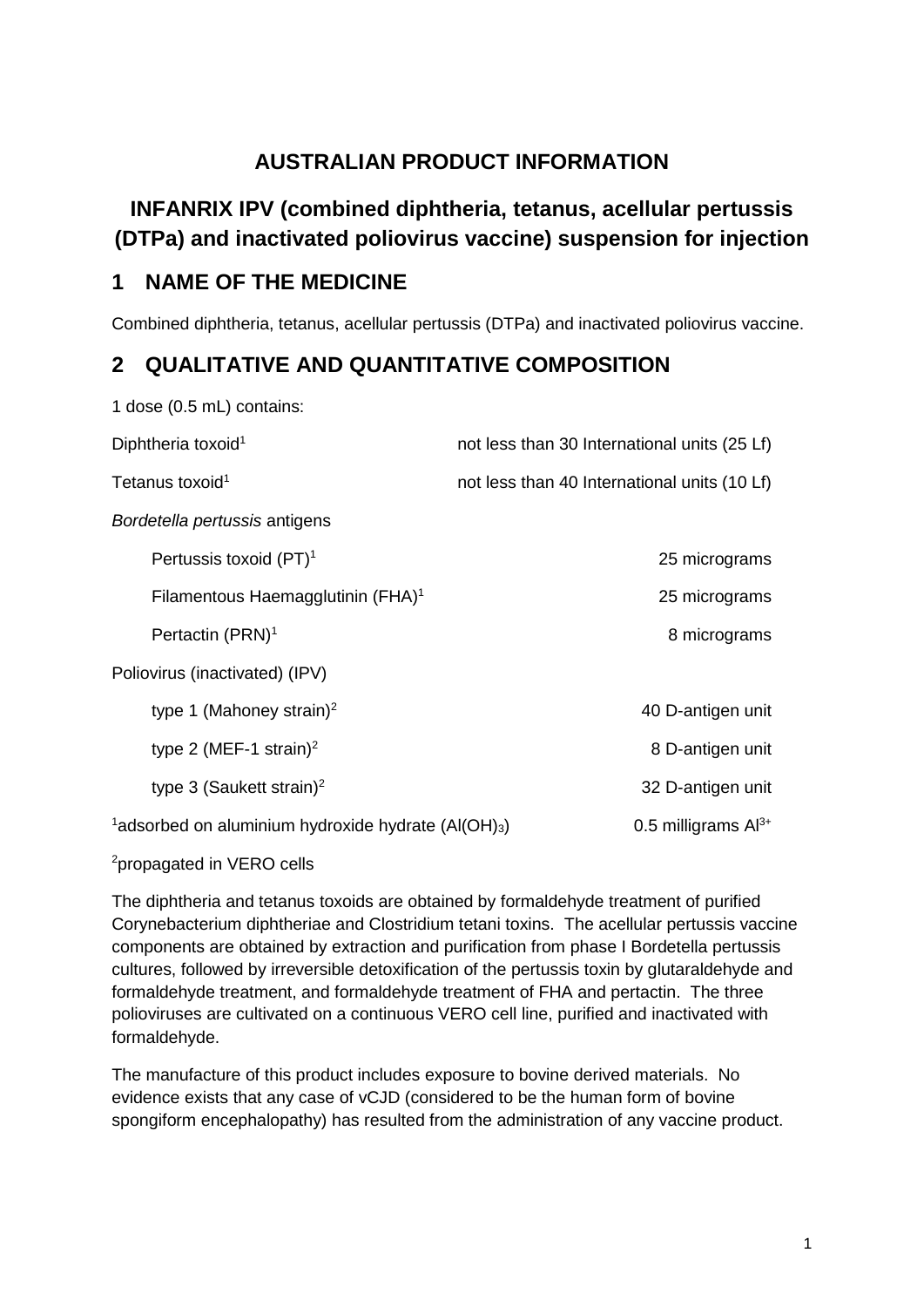INFANRIX IPV vaccine meets the World Health Organisation requirements for manufacture of biological substances, of diphtheria, tetanus, pertussis and combined vaccines, and of inactivated poliomyelitis vaccines.

For the full list of excipients, see Section 6.1 LIST OF EXCIPIENTS.

# **3 PHARMACEUTICAL FORM**

INFANRIX IPV vaccine is a sterile suspension for injection.

INFANRIX IPV is presented as a turbid white suspension.Upon storage, a white deposit and clear supernatant can be observed.

# **4 CLINICAL PARTICULARS**

## **4.1 THERAPEUTIC INDICATIONS**

INFANRIX IPV is indicated for use in a three dose primary schedule for immunisation of infants from 6 weeks of age and over, against diphtheria, tetanus, pertussis and poliomyelitis.

INFANRIX IPV is also indicated as a single booster dose for children, up to and including 6 years of age, who have previously been immunised against DTP and polio.

## **4.2 DOSE AND METHOD OF ADMINISTRATION**

All parenteral drug and vaccine products should be inspected visually for any particulate matter or discolouration prior to administration. Before use of INFANRIX IPV, the vaccine should be well shaken to obtain a homogenous turbid suspension. Discard the vaccine if it appears otherwise. The vaccine should be administered immediately after opening.

## **Dosage**

Each dose consists of a 0.5 mL ready to use sterile suspension.

## **Administration**

INFANRIX IPV is administered by deep intramuscular injection.

For infants, the preferred site of injection is the anterolateral aspect of the thigh because of the small size of their deltoid muscle. In older children, the booster vaccination should be administered in the deltoid region of the arm.

The recommended dose (0.5 mL) of vaccine must be administered. Each dose of INFANRIX IPV is for single use only. Any residual vaccine must be discarded.

INFANRIX IPV VACCINE SHOULD NEVER BE ADMINISTERED INTRAVENOUSLY.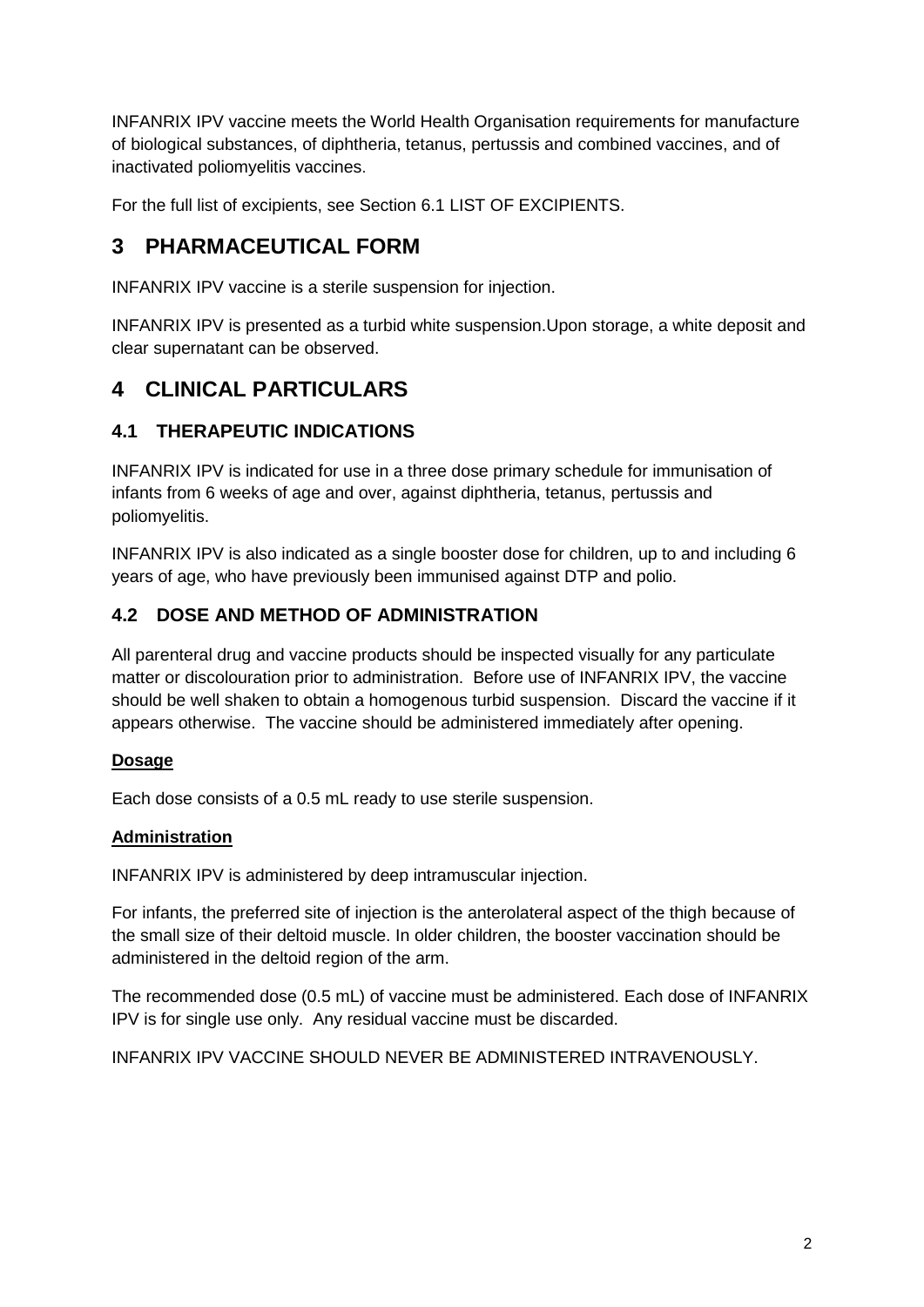## **Immunisation Schedule**

### Primary

The primary vaccination course consists of three doses of INFANRIX IPV. INFANRIX IPV is recommended for administration at 2, 4 and 6 months of age. An interval of at least 1 month should be maintained between subsequent doses.

## Booster

A single booster dose of INFANRIX IPV can be given up to and including 6 years of age.

## **4.3 CONTRAINDICATIONS**

INFANRIX IPV should not be administered to subjects with known hypersensitivity to the active substances or to any of the excipients or residues (see Section 2 QUALITATIVE AND QUANTITATIVE COMPOSITION and Section 6.1 LIST OF EXCIPIENTS).

INFANRIX IPV should not be administered to subjects having shown signs of hypersensitivity after previous administration of diphtheria, tetanus, pertussis, or inactivated polio vaccines.

INFANRIX IPV is contraindicated if the child has experienced an encephalopathy of unknown aetiology occurring within 7 days following previous vaccination with a pertussis containing vaccine. In these circumstances pertussis vaccination should be discontinued and the vaccination should be continued with diphtheria-tetanus and polio vaccines.

## **4.4 SPECIAL WARNINGS AND PRECAUTIONS FOR USE**

### **INFANRIX IPV should under no circumstances be administered intravenously.**

It is good clinical practice that immunisation should be preceded by a review of the medical history (especially with regard to previous immunisation and possible occurrence of undesirable events) and a clinical examination.

As with all injectable vaccines, appropriate medical treatment and supervision should always be readily available in case of a rare anaphylactic reaction following the administration of the vaccine.

If any of the following events are known to have occurred in temporal relation to receipt of whole cell or acellular pertussis-containing vaccine, the decision to give further doses of vaccine containing the pertussis component should be carefully considered. There may be circumstances, such as a high incidence of pertussis, when the potential benefits of vaccination outweigh the possible risks, particularly since these events are not associated with permanent sequelae.

- Temperature of  $\geq 40.0^{\circ}$ C within 48 hours, not due to another identifiable cause.
- Collapse or shock-like state (hypotonic-hyporesponsive episode) within 48 hours of vaccination.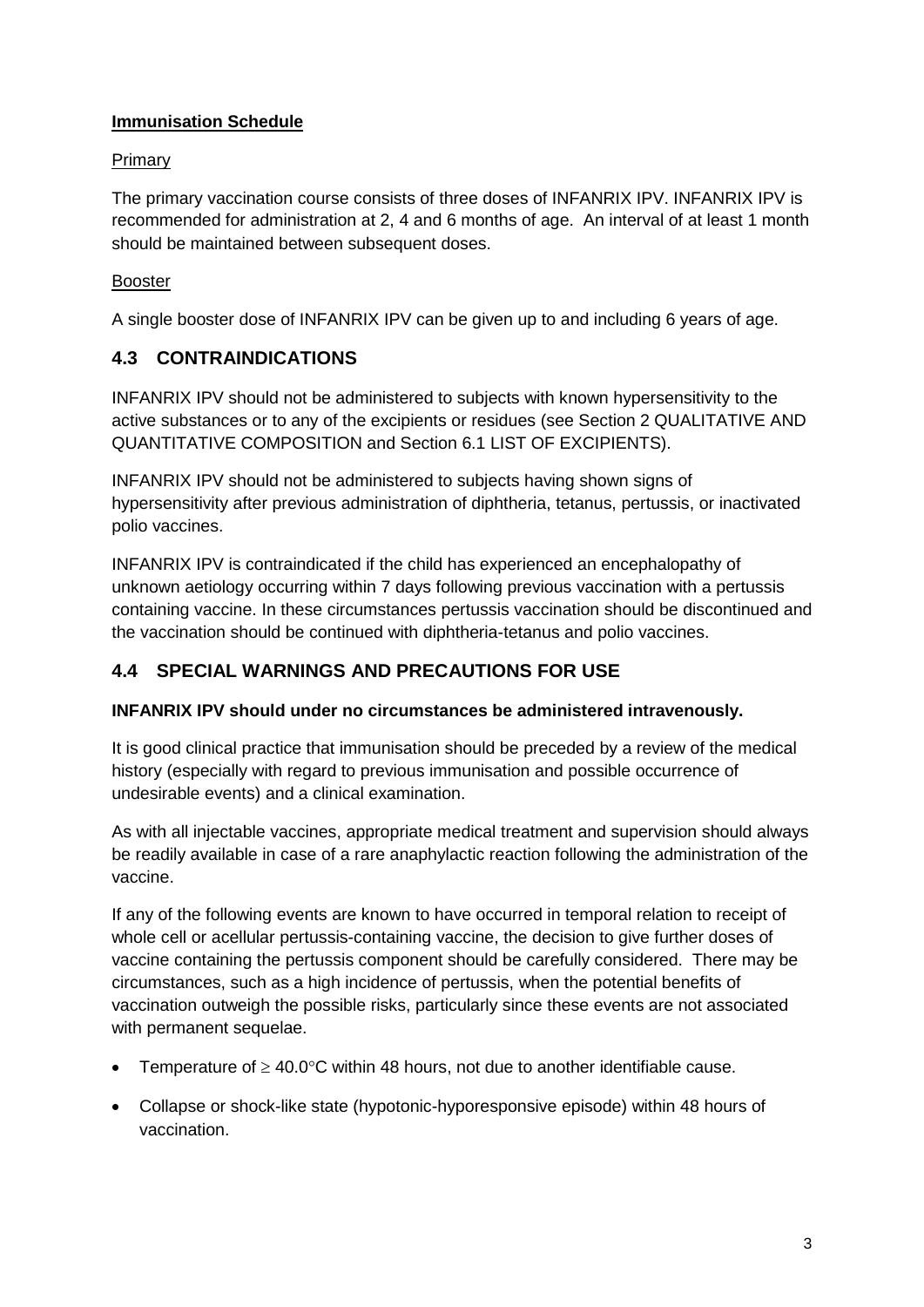- Persistent, inconsolable crying lasting ≥ 3 hours, occurring within 48 hours of vaccination.
- Convulsions with or without fever, occurring within 3 days of vaccination.

In children with progressive neurological disorders, including infantile spasms, uncontrolled epilepsy or progressive encephalopathy, it is better to defer pertussis (Pa or Pw) immunisation until the condition is corrected or stable. However, the decision to give pertussis vaccine must be made on an individual basis after careful consideration of the risks and benefits.

A history of febrile convulsions, a family history of convulsions, a family history of Sudden Infant Death Syndrome (SIDS) or a family history of an adverse event following DTPa and/or IPV vaccination do not constitute contra-indications.

As with other vaccines, the administration of INFANRIX IPV should be postponed in subjects suffering from acute severe febrile illness. The presence of a minor infection, however, is not a contraindication.

INFANRIX IPV should be administered with caution to subjects with thrombocytopenia or a bleeding disorder since bleeding may occur following an intramuscular administration to these subjects. Firm pressure should be applied to the injection site (without rubbing) for at least two minutes.

INFANRIX IPV contains traces of neomycin sulfate and polymyxin sulfate. The vaccine should be used with caution in patients with known hypersensitivity to one of these antibiotics.

Human Immunodeficiency Virus (HIV) infection is not considered a contra-indication to INFANRIX IPV vaccination. However in patients with immunodeficiency or in patients receiving immunosuppressive therapy, the expected immunologic response may not be achieved. No data currently exist on use of INFANRIX IPV in these patients.

The potential risk of apnoea and the need for respiratory monitoring for 48-72h should be considered when administering the primary immunization series to very premature infants (born ≤ 28 weeks of gestation) and particularly for those with a previous history of respiratory immaturity. As the benefit of vaccination is high in this group of infants, vaccination should not be withheld or delayed.

Syncope (fainting) can occur following, or even before, any vaccination as a psychogenic response to the needle injection. It is important that procedures are in place to avoid injury from faints.

#### **Use in the elderly**

No data available

### **Paediatric use**

See Section 4.4 SPECIAL WARNINGS AND PRECAUTIONS FOR USE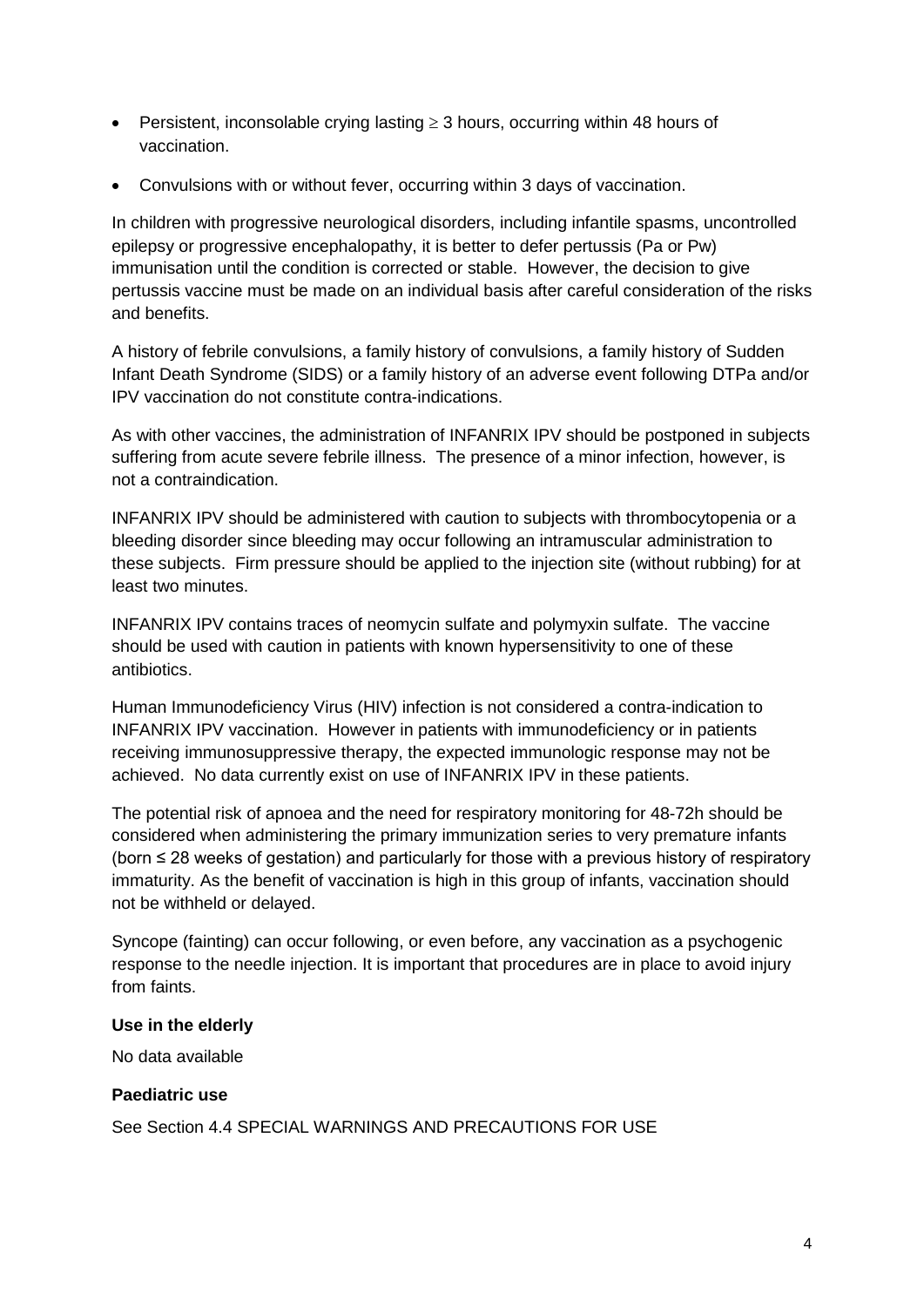#### **Effects on laboratory tests**

No data available

## **4.5 INTERACTIONS WITH OTHER MEDICINES AND OTHER FORMS OF INTERACTIONS**

It is routine practice in paediatric vaccination to co-administer different vaccines during the same session. Injectable vaccines should always be given at different injection sites.

INFANRIX IPV can be administered concomitantly with hepatitis B vaccine, and/or Haemophilus influenzae type b vaccine, the injections being administered at different injection sites. Routine simultaneous administration of Hib vaccine and hepatitis B vaccine may be performed for children who are at the recommended age to receive these vaccines.

Concomitant administration of INFANRIX IPV and the PRP-OMP type Hib vaccine, measles, mumps and rubella combined vaccine, and varicella vaccine has not been assessed in clinical studies. The Australian Immunisation Handbook accepts that these vaccines may be given at the same time if separate injection sites are used.

INFANRIX IPV should not be mixed with other vaccines in the same syringe.

## **4.6 FERTILITY, PREGNANCY AND LACTATION**

#### **Effects on fertility**

No data available

#### **Use in pregnancy**

Adequate human data on use during pregnancy and adequate animal reproduction studies are not available.

#### **Use in lactation**

Adequate human data on use during lactation and adequate animal reproduction studies are not available.

### **4.7 EFFECTS ON ABILITY TO DRIVE AND USE MACHINES**

The effects of this medicine on a person's ability to drive and use machines were not assessed as part of its registration.

### **4.8 ADVERSE EFFECTS (UNDESIRABLE EFFECTS)**

#### **Clinical Trial Experience**

Adverse reactions associated with INFANRIX IPV vaccination have been evaluated in 13 clinical trials, with more than 2,400 doses administered. Adverse event data were actively collected using diary cards and by questioning the parents at clinic visits.

Events are listed within body systems and categorised by frequency according to the following definitions:

Frequencies per dose are defined as follows: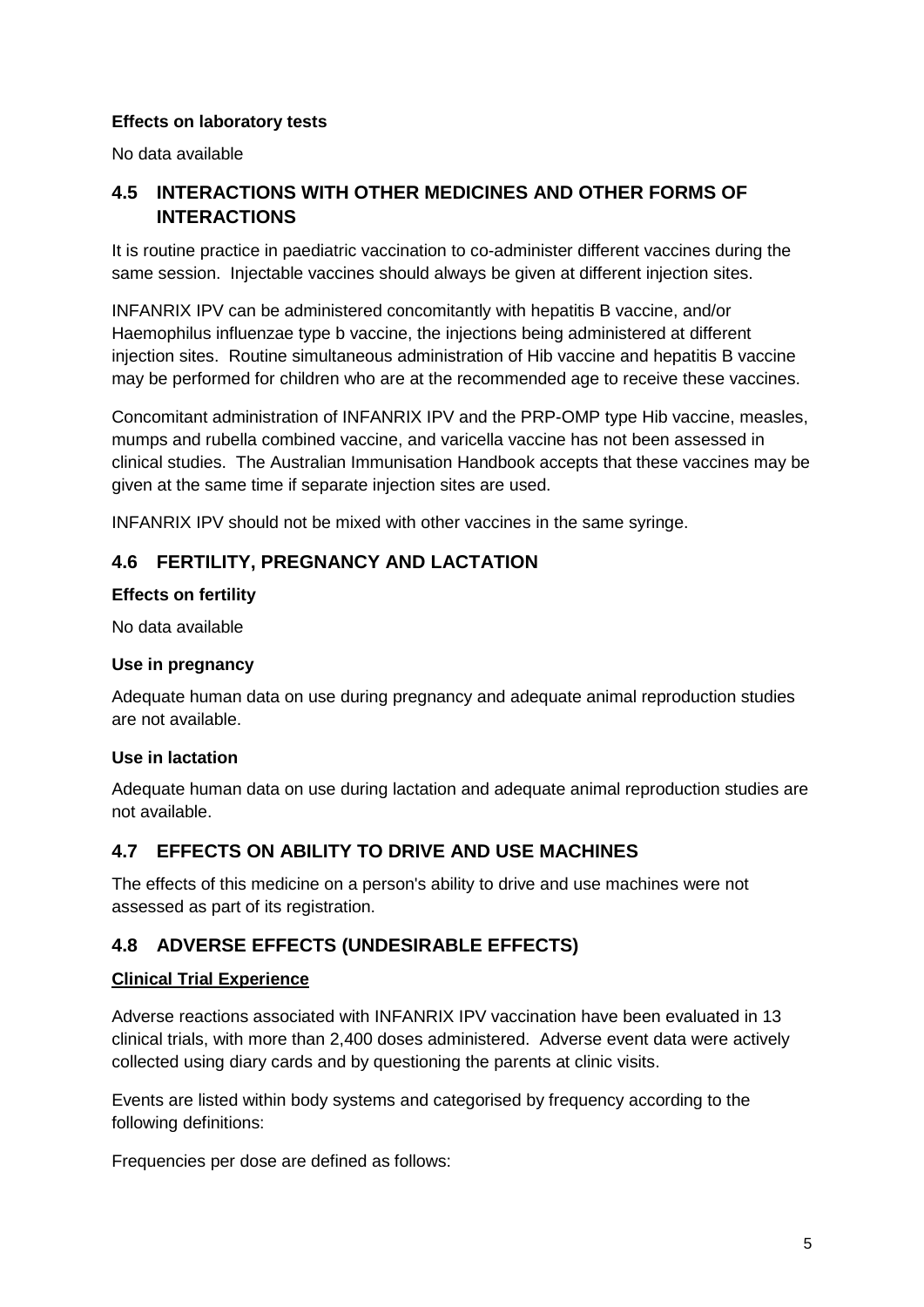| Very common: ≥ 1/10 |  |
|---------------------|--|
|---------------------|--|

| $\geq$ 1/100 and < 1/10              |
|--------------------------------------|
| Uncommon: $\geq 1/1,000$ and < 1/100 |
| $\geq$ 1/10,000 and < 1/1,000        |
|                                      |

Very rare: < 1/10,000

## **Primary vaccination with INFANRIX IPV**

*Incidence (%) of general solicited symptoms reported within 48 hours following primary immunisation of infants with INFANRIX<sup>®</sup> IPV at a 3, 4.5, 6 month schedule* 

| <b>Solicited Symptoms</b>  | % incidence |
|----------------------------|-------------|
|                            | $(N = 726)$ |
| <b>Local Reactions:</b>    |             |
| Pain at the injection site | 16.3        |
| Redness (>20 mm)           | 4.4         |
| Swelling (>20 mm)          | 3.4         |
| <b>General Symptoms:</b>   |             |
| Fever:                     |             |
| Any#                       | 6.1         |
| Grade $3^\circ$            | 0.1         |
| Loss of appetite           | 10.7        |
| Restlessness               | 22.7        |
| Unusual crying             | 18.2        |
| Vomiting                   | 6.5         |
| Diarrhoea                  | 11.6        |

*N = Total number of doses administered over a 3 dose primary vaccination course*

*# = A temperature of* <sup>≥</sup> *37.5*°*C (axillary or oral) or* <sup>≥</sup> *38*°*C (rectal)*

*@ = A temperature of > 39*°*C (axillary or oral) or > 39.5*°*C (rectal)*

The following events were also reported in temporal association with vaccination in clinical trials evaluating the 3 dose primary vaccination schedules. It should be noted that causality has not necessarily been established for these events.

Events are listed within body systems and categorised by frequency according to the following definitions:

Frequencies per dose are defined as follows:

Very common:≥ 1/10 Common:  $> 1/100$  and  $< 1/10$ Uncommon: ≥ 1/1,000 and < 1/100 Rare:  $\geq 1/10,000$  and < 1/1,000 Very rare: < 1/10,000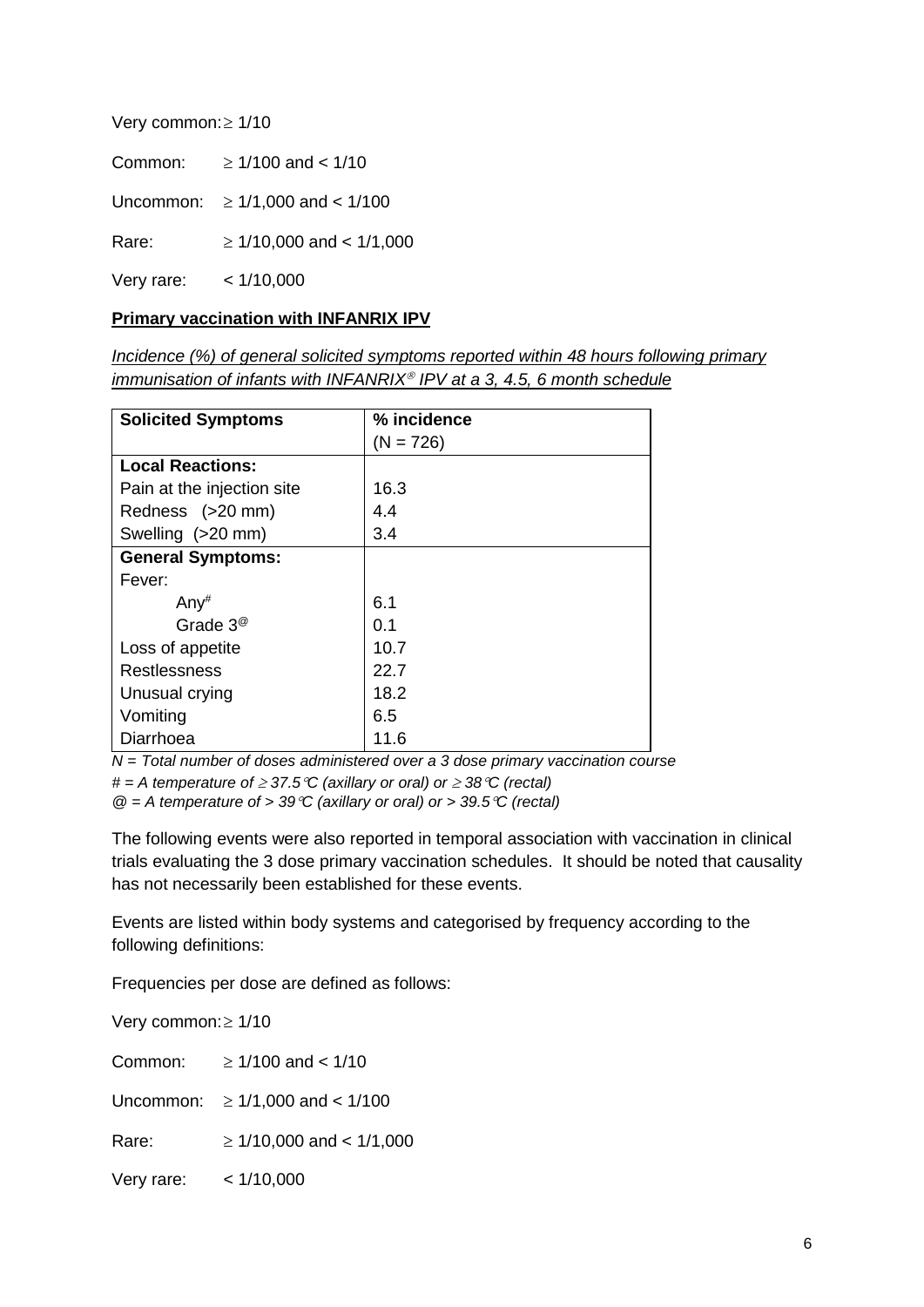#### Body as a whole:

*Uncommon:* bacterial infection, fungal injection, viral infection, herpes zoster (chicken pox), moniliasis

Cardiovascular:

*Uncommon:* haematoma

Central Nervous System:

*Very Common:* somnolence

Dermatological:

Uncommon: rash<sup>3</sup>, dermatitis, dermatitis contact, eczema, rash erythematous, urticaria

Gastrointestinal:

*Common:* tooth ache, vomiting

*Uncommon:* dyspepsia, hiccup, abdominal pain, gastroenteritis, gastro-oesophageal reflux, constipation, flatulence

General disorders and administration site conditions:

*Very common:* redness, local swelling at injection site (≤ 50 mm), fever (> 38°C)

*Common:* injection site mass  $(> 50 \text{ mm})^1$ , asthenia, injection site reactions including induration

Uncommon: diffuse swelling of the injected limb, sometimes involving the adjacent joint<sup>1</sup>, fever ( $\geq 39.5^{\circ}$ C)

Nervous System:

*Uncommon:* insomnia

Psychiatric:

*Very common:* irritability

Respiratory:

*Common:* rhinitis, pharyngitis, upper respiratory tract infection

Uncommon: asthma, coughing<sup>3</sup>, pneumonia, respiratory disorder, bronchitis<sup>3</sup>

Special senses:

*Common:* otitis media;

*Uncommon:* conjunctivitis

Urogenital: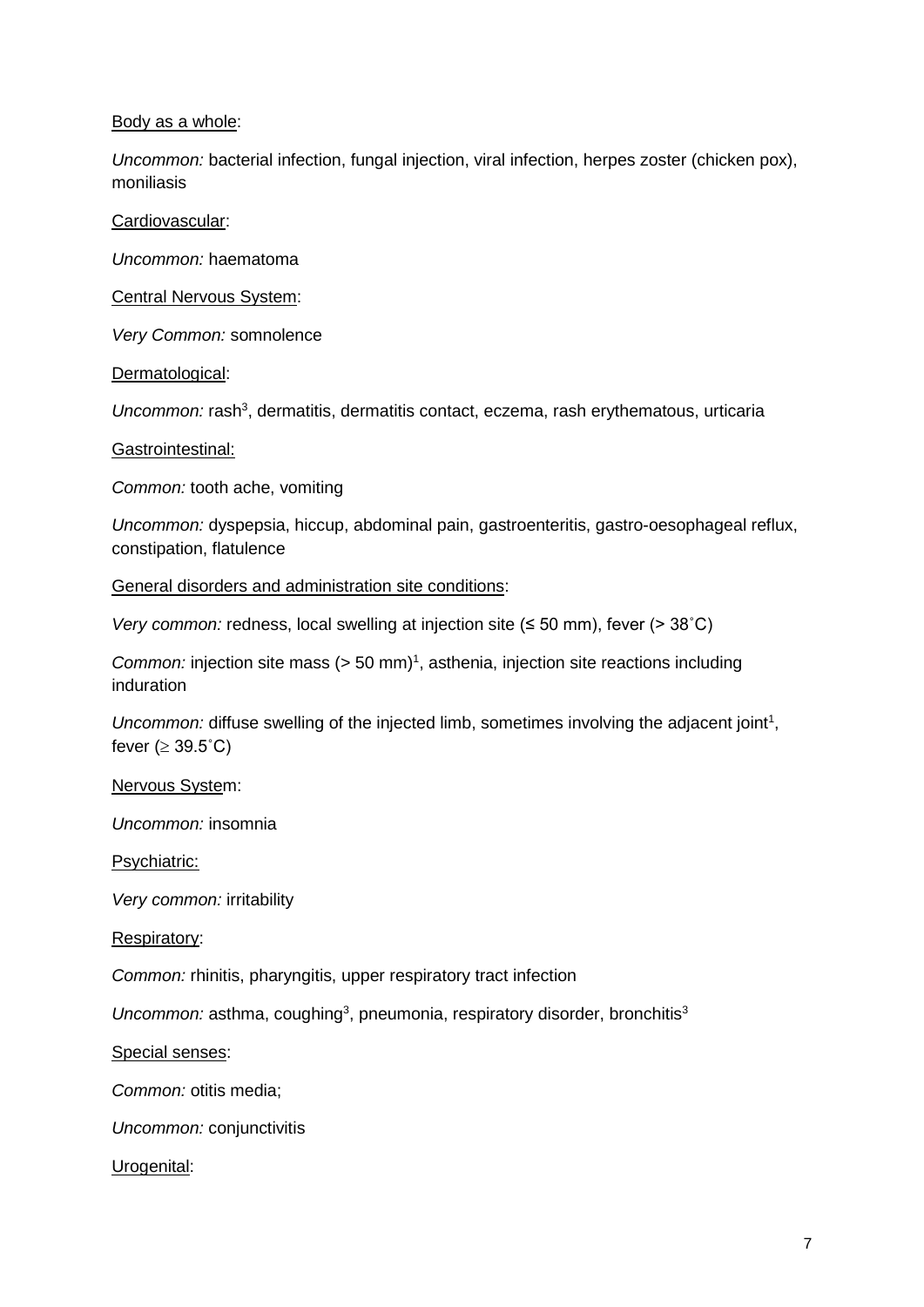#### *Uncommon:* pyelonephritis

#### **Booster vaccination with INFANRIX IPV at 4-6 years of age**

*Incidence (%) of solicited symptoms reported within 48 hours from a study of booster immunisation with INFANRIX IPV at 4-6 years of age*

|                             | following primary<br>immunisation<br>(study A) | following primary<br>and first booster<br>immunisation<br>(study B) |
|-----------------------------|------------------------------------------------|---------------------------------------------------------------------|
| <b>Solicited Symptoms</b>   | % incidence                                    | % incidence                                                         |
|                             | $(*N = 210)$                                   | $(*N = 73)$                                                         |
| <b>Local Reactions:</b>     |                                                |                                                                     |
| Pain at the injection site: |                                                |                                                                     |
| Any                         | 71.4                                           | 82.2                                                                |
| Grade 3                     | 2.9                                            | 5.5                                                                 |
| Redness:                    |                                                |                                                                     |
| Any                         | 61.0                                           | 65.8                                                                |
| $>50$ mm                    | 25.7                                           | 9.6                                                                 |
| Swelling:                   |                                                |                                                                     |
| Any                         | 53.3                                           | 52.1                                                                |
| $>50$ mm                    | 13.3                                           | 5.5                                                                 |
| <b>General Symptoms:</b>    |                                                |                                                                     |
| Fever:                      |                                                |                                                                     |
| Any#                        | 21.0                                           | 9.6                                                                 |
| Grade $3^\circledR$         | 0.5                                            | 0.0                                                                 |
| Irritability                | 16.7                                           | 13.7                                                                |
| Vomiting                    | not solicited                                  | 1.4                                                                 |
| Diarrhoea                   | not solicited                                  | 2.7                                                                 |
| Loss of appetite            | 19.0                                           | 12.3                                                                |
| <b>Restlessness</b>         | not solicited                                  | 6.8                                                                 |
| Sleeping more than          | 24.8                                           | 17.8                                                                |
| usual/drowsiness            |                                                |                                                                     |

*Note: Study A: Primary immunisation with DTPa-containing vaccines at 3, 5, 11 months of age; Study B: Primary and first booster immunisation with DTPw-IPV or DTPw-IPV/Hib vaccine The occurrence and severity of symptoms was assessed using diary cards listing the events tabulated. "Not solicited" indicates that the event was not listed on the diary card for evaluation. \*N =Number of subjects*

*# = A temperature of* <sup>≥</sup> *37.5*°*C (axillary or oral) or* <sup>≥</sup> *38*°*C (rectal) @ = A temperature of > 39*°*C (axillary or oral) or > 39.5*°*C (rectal)*

The following events were also reported in temporal association with vaccination in clinical trials evaluating booster vaccination schedules. It should be noted that causality has not necessarily been established for these events.

Events are listed within body systems and categorised by frequency according to the following definitions:

Frequencies per dose are defined as follows: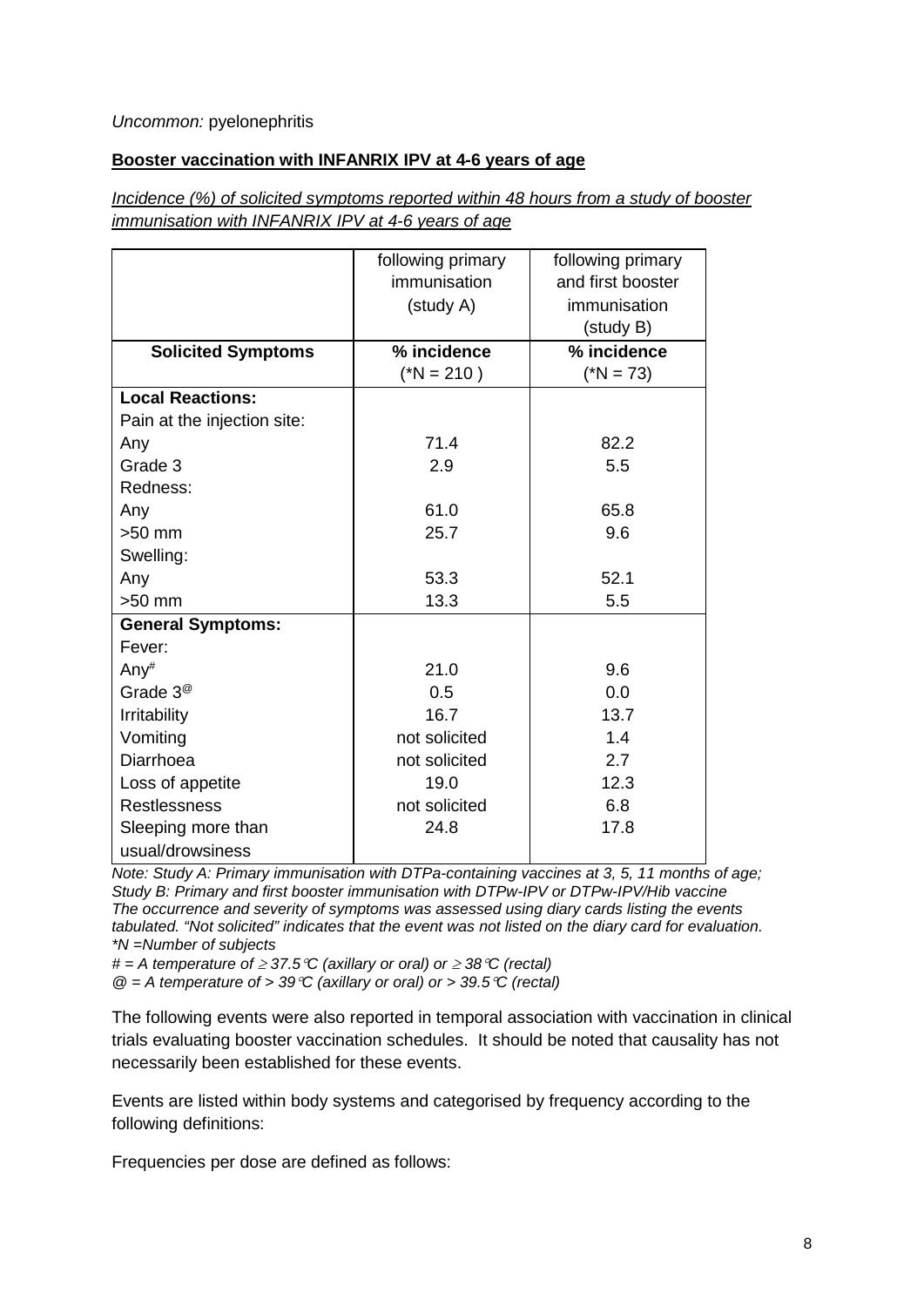Very common:≥ 1/10

Common:  $\geq 1/100$  and < 1/10

Uncommon: ≥ 1/1,000 and < 1/100

Rare:  $\geq 1/1,000$  and < 1/10,000

Very rare: < 1/10,000

Injection site:

*Very common:* local swelling at the injection site (≤ 50 mm)

Common: local swelling at the injection site (>50 mm)<sup>1</sup>, injection site reactions including induration.

*Uncommon:* diffuse swelling of the injected limb, sometimes involving the adjacent joint<sup>1</sup>

Body as a whole:

*Common:* asthenia, malaise;

*Uncommon:* viral infection

Blood and lymphatic system disorders:

*Rare:* Lymphadenopathy

Dermatological:

*Common:* pruritis

*Uncommon:* dermatitis allergic

*Rare:* urticaria,

Gastrointestinal:

*Common:* nausea, vomiting, diarrhoea

*Uncommon:* abdominal pain

Musculoskeletal:

*Uncommon:* myalgia

Nervous system disorders:

*Very common:* Headache (age range 6-13 years old), somnolence

Psychiatric disorders:

*Very common:* restlessness, crying abnormally

Respiratory: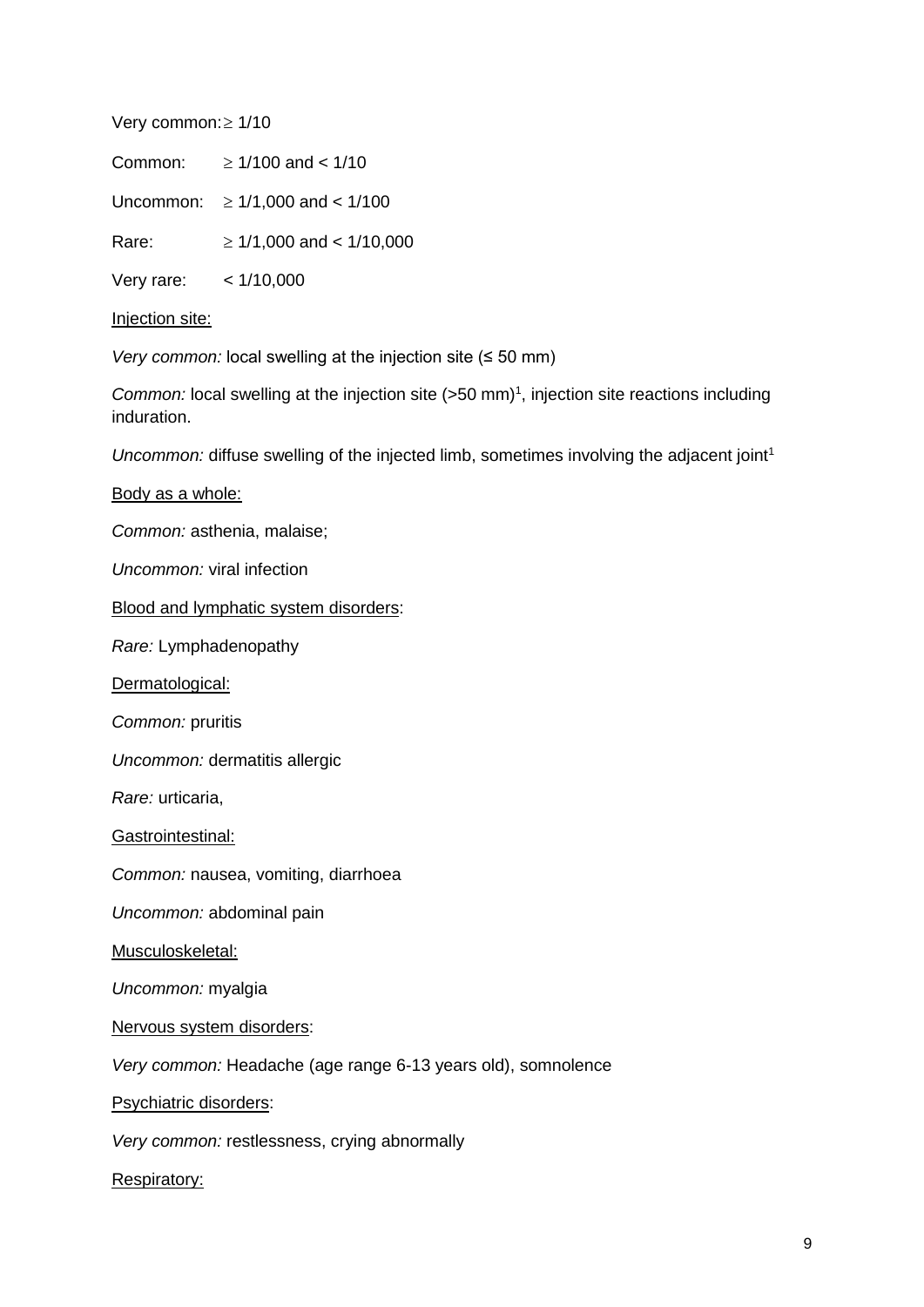Common: coughing<sup>3</sup>, rhinitis, pharyngitis;

*Uncommon:* bronchitis<sup>3</sup>

Special senses:

*Common:* otitis media

#### **Post-marketing Experience**

During post marketing surveillance, other reactions have been reported in temporal association with INFANRIX IPV or with other DTPa-containing vaccines. None of the reactions were reported with a frequency higher than 0.01%.

Note that exact incidence rates cannot be calculated under post-marketing experience.

Administration site conditions:

Very rare: injection site mass, swelling of the entire injected limb<sup>1</sup>, injection site vesicles.

#### Body as a whole:

Very rare: Allergic reactions (including rash and pruritus), including anaphylactic<sup>3</sup> and anaphylactoid reactions (including urticaria),

Blood and lymphatic system disorders:

Thrombocytopenia2

Dermatological:

*Very rare:* angioneurotic oedema.3

#### Neurological disorders:

*Very rare:* convulsions (with or without fever) within 2 to 3 days of vaccination, collapse or shock-like state (hypotonic-hyporesponsiveness episode).

#### Respiratory disorders:

Apnoea3 (see Section 4.4 SPECIAL WARNINGS AND PRECAUTIONS FOR USE for apnoea in very premature infants (≤ 28weeks of gestation))

<sup>1</sup>Children primed with acellular pertussis vaccines are more likely to experience swelling reactions after booster administration in comparison with children primed with whole cell vaccines. Local swelling at the injection site ( $>$  50 mm) and diffuse swelling may be more frequent (very common and common, respectively) when the booster dose is administered between 4 and 6 years. These reactions resolve over an average of 4 days.

<sup>2</sup>Reported with D and T vaccines

3 Reported with GSK's DTPa containing vaccines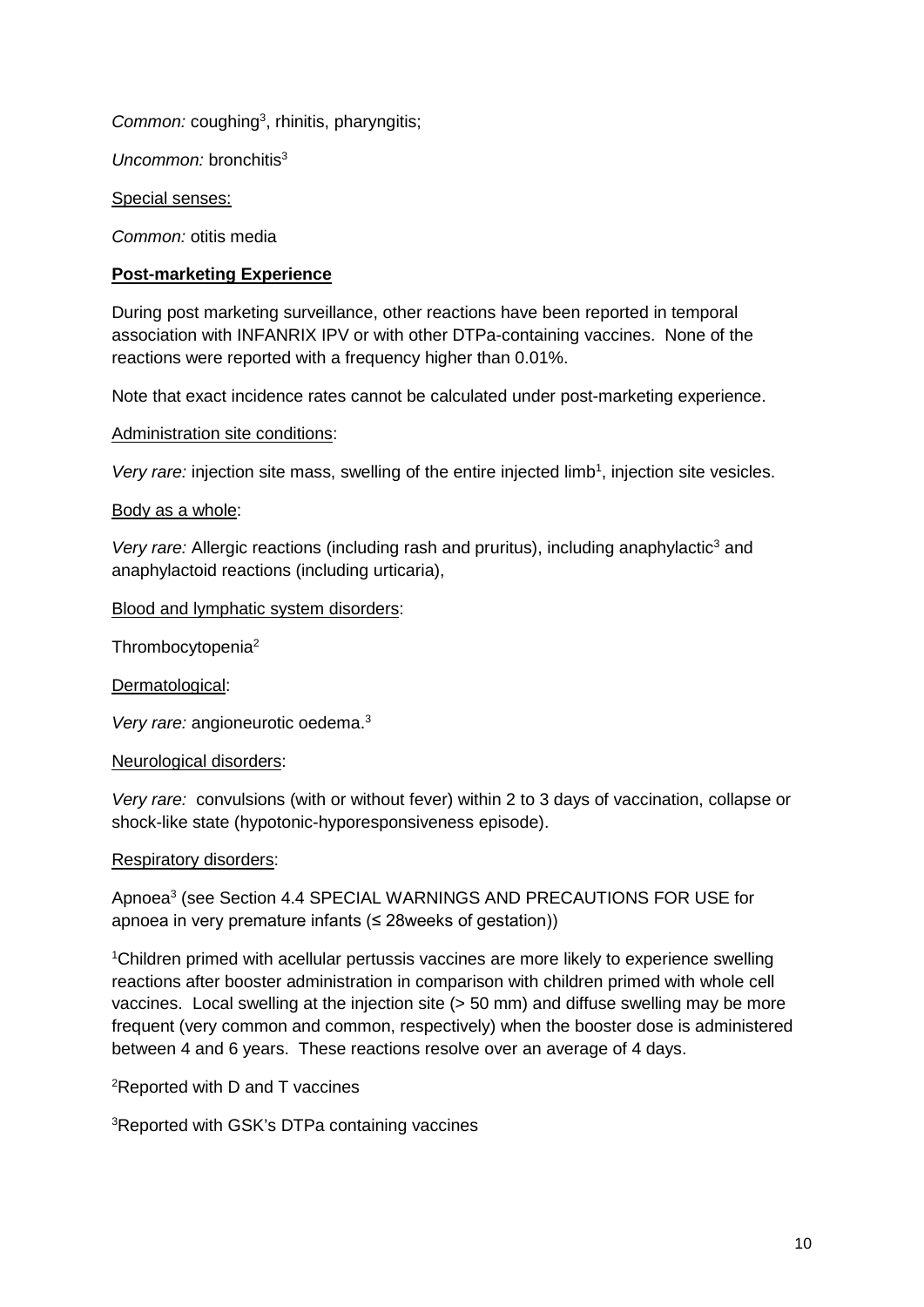### **Reporting suspected adverse effects**

Reporting suspected adverse reactions after registration of the medicinal product is important. It allows continued monitoring of the benefit-risk balance of the medicinal product. Healthcare professionals are asked to report any suspected adverse reactions at [www.tga.gov.au/reporting-problems.](http://www.tga.gov.au/reporting-problems)

## **4.9 OVERDOSE**

Cases of overdose have been reported during post-marketing surveillance. Adverse events, when reported, are not specific but similar to adverse events reported with normal vaccine administration.

For information on the management of overdose, contact the Poisons Information Centre on 13 11 26 (Australia).

# **5 PHARMACOLOGICAL PROPERTIES**

## **5.1 PHARMACODYNAMIC PROPERTIES**

#### **Mechanism of action**

INFANRIX IPV is providing immunity against diphtheria, tetanus, pertussis and poliovirus by inducing the production of antibodies and the ability to mount an immunological memory.

#### **Clinical trials**

More than 1,800 doses of *INFANRIX IPV* have been administered in clinical studies evaluating use in primary vaccination schedules. In addition, 721 doses have been administered as a single booster dose in infants and children ranging from 15 months to 13 years.

#### Immune response to the DT components:

One month after a 3 dose primary vaccination course with *INFANRIX IPV*, more than 99% of vaccinated infants had antibody titres of  $\geq$  0.1 IU/mL to both tetanus and diphtheria.

Following administration of a booster dose of *INFANRIX IPV*, more than 99.5% of children had antibody titres of  $\geq$  0.1 IU/mL for both antigens.

Antibody titres  $\geq 0.1$  IU/mL are deemed to correlate with seroprotection against diphtheria and tetanus.

#### Immune response to the Pa component:

One month after the 3-dose primary vaccination course with *INFANRIX IPV*, 100% of infants were seropositive (antibodies  $\geq$  5 EL.U/mL) for the three pertussis components (PT, FHA, pertactin). Overall response rates, for each of the three individual pertussis antigens were  $\geq$ 94%. A vaccine response was defined as induction of antibodies to the individual pertussis antigens, taking into account the age and the pre-vaccination serological status of the subject.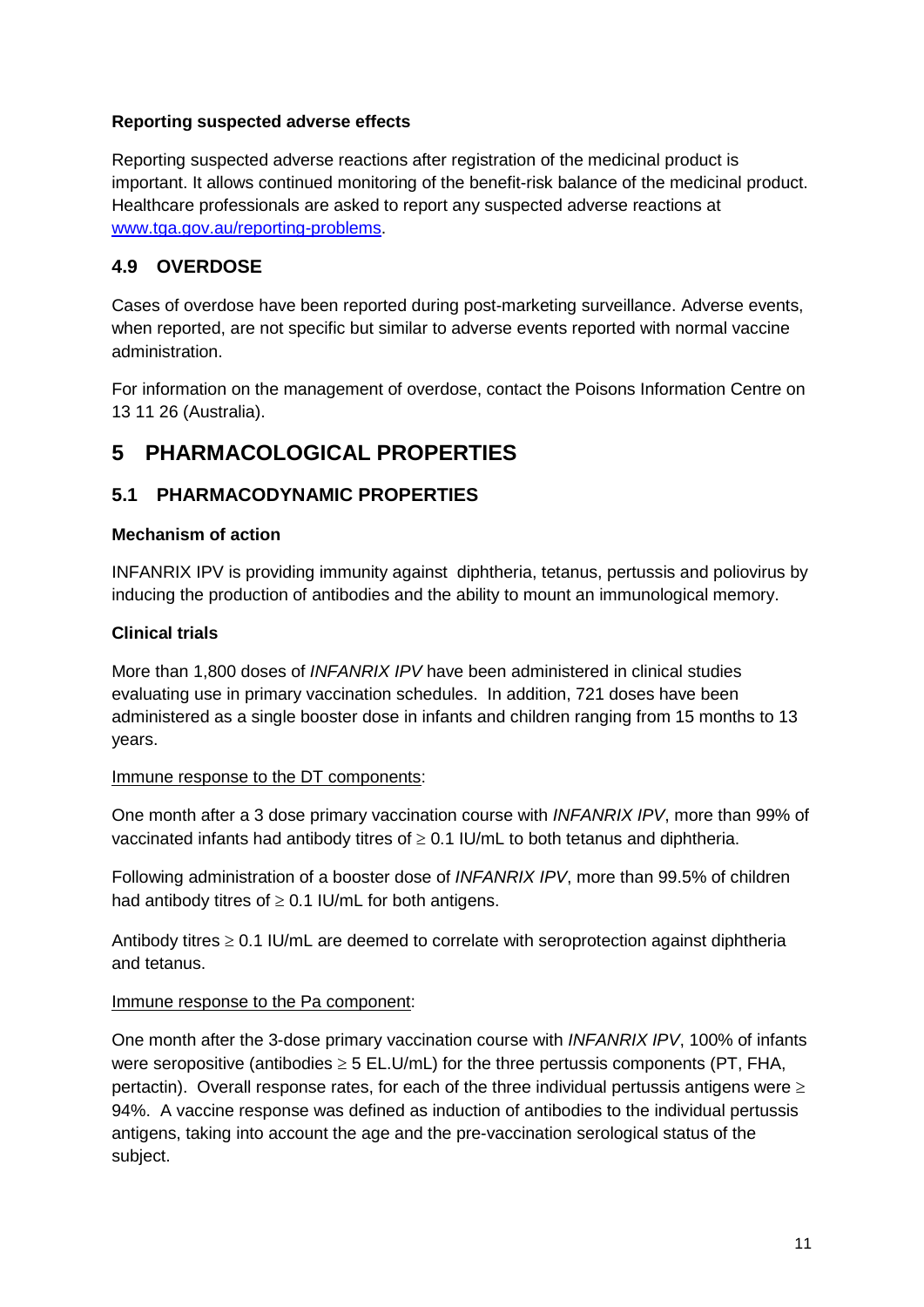In booster studies, a vaccine response was seen in  $\geq$  96.6% of vaccinees against the pertussis antigens; lower response rates were seen in studies where the pre-vaccination levels of antibodies were high. A vaccine response was defined as a post-vaccination titre  $\geq$ 2x the pre-vaccination titre for subjects initially seropositive, and a titre  $\geq$  the assay cut-off (5 EL.U/ml) for subjects initially seronegative. All subjects were seropositive one month after this dose.

#### Protective efficacy of the Pa component:

As the immune response to pertussis antigens following *INFANRIX IPV* administration is equivalent to that of *INFANRIX*, it can be assumed that the protective efficacy of the two vaccines will also be equivalent.

The clinical protection of the DTPa component, against WHO-defined typical pertussis ( $\geq$  21 days of paroxysmal cough) was demonstrated in:

- a prospective blinded household contact study was performed in Germany (3, 4, 5 months schedule). Based on data collected from secondary contacts in households where there was an index case with typical pertussis, the protective efficacy of the vaccine was calculated to be 88.7%.
- a US National Institute of Health (NIH) sponsored efficacy study was performed in Italy (2, 4, 6 months schedule). This study determined the vaccine efficacy to be 84%. In a follow-up of the same cohort, the efficacy was confirmed for up to 4 years of age.

#### Immune response to the IPV component:

One month after the 3 dose primary vaccination course with *INFANRIX IPV*, the overall seropositivity for each of the three polio serotypes (type 1, 2 and 3) was  $\geq$  99.5%. Antibody titres  $\geq 8$  are deemed to correlate with seroprotection against poliomyelitis.

Following administration of a booster dose of *INFANRIX IPV*, 100% of children were seropositive for the three polio serotypes.

In all booster trials, vaccination with *INFANRIX IPV* induced a marked increase in antibody levels with respect to pre-booster values.

#### *Geometric Mean Antibody Titres (GMTs) following primary immunisation with INFANRIX IPV vaccine in children at 7 months of age*

| Antigen                 | Primary immunisation      |
|-------------------------|---------------------------|
|                         | GMT                       |
|                         | [95% confidence interval] |
| Diphtheria Toxoid       | 1.83                      |
| $(N=203)$               | $[1.69 - 1.98]$           |
| <b>Tetanus Toxoid</b>   | 3.72                      |
| $(N=193)$               | $[3.47 - 3.99]$           |
| <b>Pertussis Toxoid</b> | 87.2                      |
| $(N=198)$               | $[81.7 - 93.0]$           |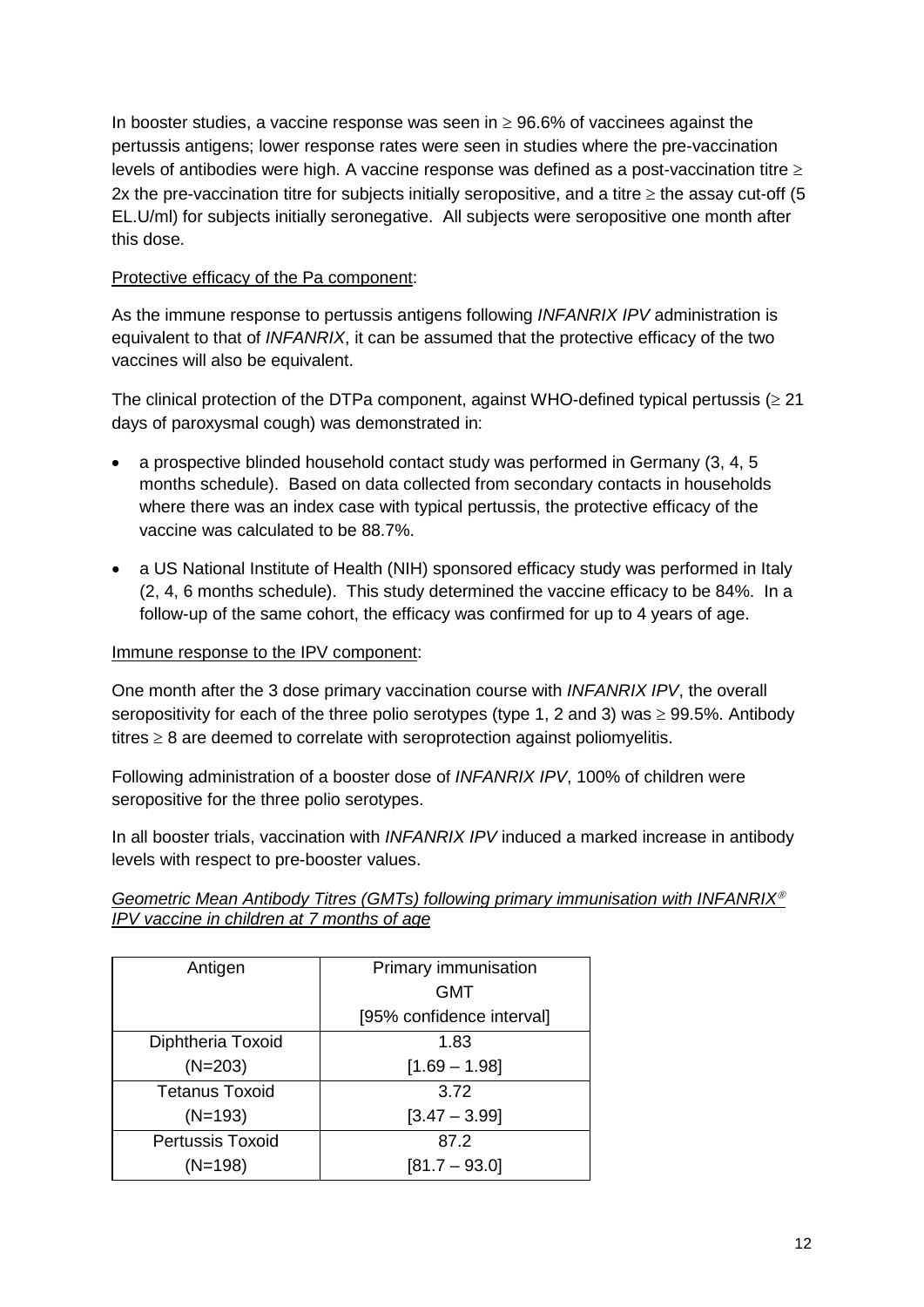| <b>Pertussis FHA</b> | 91.1               |
|----------------------|--------------------|
| $(N=188)$            | $[80.6 - 102.9]$   |
| Pertactin            | 166.6              |
| $(N=188)$            | $[151.6 - 183.1]$  |
| Poliovirus Type 1    | 374.5              |
| $(N=174)$            | $[326.8 - 429.1]$  |
| Poliovirus Type 2    | 406.1              |
| $(N=175)$            | $[352.9 - 467.2]$  |
| Poliovirus Type 3    | 1115.0             |
| $(N=175)$            | $[978.4 - 1270.6]$ |

*Note: Primary immunisation with DTPa-IPV vaccine at 3, 4.5, 6 months*

*IU = International Units; EL.U = ELISA Units; N = Number of subjects*

*Assay cut-offs for each antigen are as follows: D & T:* <sup>≥</sup> *0.1IU/mL; PT, FHA & PRN: 5 EL.U/mL; POLIO types*   $1,2,3:≥8.$ 

*The cut-off values for diphtheria, tetanus and polio correlate with seroprotection. Currently there are no known serological correlates for protection for the pertussis antigens.*

|--|

| INFANRIX IPV at 4-6 years of age, following primary immunisation |  |  |
|------------------------------------------------------------------|--|--|
|                                                                  |  |  |

| <b>Antigen</b>                   | <b>Booster immunisation</b><br><b>GMT</b> |                                           |
|----------------------------------|-------------------------------------------|-------------------------------------------|
|                                  | <b>Pre-booster</b>                        | (95% confidence interval)<br>Post-booster |
| <b>Diphtheria Toxoid</b>         | 0.08                                      | 6.24                                      |
| (N=201 [pre] and 208<br>[post])  | $(0.07 - 0.09)$                           | $(5.39 - 7.23)$                           |
| <b>Tetanus Toxoid</b>            | 0.15                                      | 9.96                                      |
| (N=200 [pre] and 208<br>[post])  | $(0.12 - 0.17)$                           | $(8.79 - 11.28)$                          |
| <b>Pertussis Toxoid</b>          | 3.6                                       | 63.2                                      |
| (N= 200 [pre] and 208<br>[post]) | $(3.2 - 4.0)$                             | $(56.1 - 71.2)$                           |
| <b>Pertussis FHA</b>             | 30.0                                      | 735.2                                     |
| (N=201 [pre] and 208<br>[post])  | $(24.9 - 36.2)$                           | $(653.4 - 827.4)$                         |
| <b>Pertactin</b>                 | 27.2                                      | 995.6                                     |
| (N=201 [pre] and 208<br>[post])  | $(23.0 - 32.3)$                           | $(863.5 - 1147.9)$                        |
| <b>Poliovirus Type 1</b>         | 65.3                                      | 2096.0                                    |
| (N=193 [pre] and 193<br>[post])  | $(49.9 - 85.4)$                           | $(1817.6 - 2417.0)$                       |
| <b>Poliovirus Type 2</b>         | 41.4                                      | 1702.4                                    |
| (N=194 [pre] and 197<br>[post])  | $(32.0 - 53.5)$                           | $(1482.1 - 1955.4)$                       |
| Poliovirus Type 3                | 23.5                                      | 2542.6                                    |
| N=192 [pre] and 189 [post])      | $(19.3 - 28.7)$                           | $(2122.0 - 3046.5)$                       |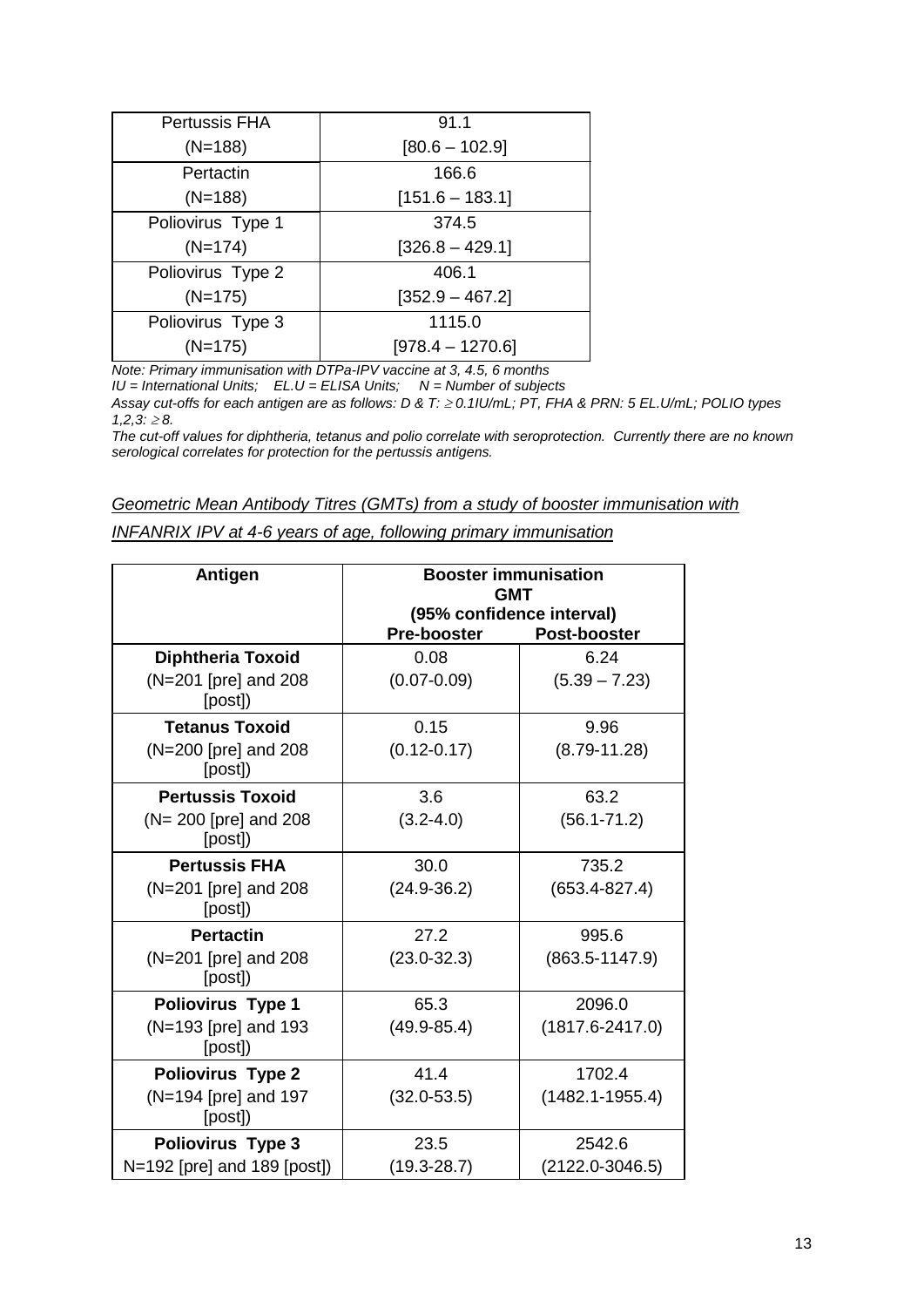*Note: Primary immunisation with DTPa-containing vaccines at 3, 5 and 11 months of age*

*N = Number of subjects; IU = International Units; EL.U = ELISA Units*

*Assay cut-offs for each antigen are as follows: D & T:* <sup>≥</sup> *0.1IU/mL; PT, FHA & PRN: 5 EL.U/mL; POLIO types 1,2,3:*  <sup>≥</sup> *8.*

*The cut-off values for diphtheria, tetanus and polio correlate with seroprotection. Currently there are no known serological correlates for protection for the pertussis antigens.*

*Geometric Mean Antibody Titres (GMTs) from a study of booster immunisation with INFANRIX<sup>®</sup> IPV at 5-6 vears of age, following primary and first booster immunisation* 

| <b>Antigen</b>               | <b>Booster immunisation</b><br><b>GMT</b>       |                     |
|------------------------------|-------------------------------------------------|---------------------|
|                              | (95% confidence interval)<br><b>Pre-booster</b> | <b>Post-booster</b> |
| <b>Diphtheria Toxoid</b>     | 0.12                                            | 6.19                |
| (N=72 [pre] and 73 [post])   | $(0.09 - 0.15)$                                 | $(4.83 - 7.93)$     |
| <b>Tetanus Toxoid</b>        | 0.25                                            | 13.58               |
| $(N=72$ [pre] and 73 [post]) | $(0.20 - 0.32)$                                 | $(11.30 - 16.31)$   |
| <b>Pertussis Toxoid</b>      | 3.6                                             | 84.7                |
| (N=72 [pre] and 66 [post])   | $(3.0 - 4.3)$                                   | $(62.5 - 114.9)$    |
| <b>Pertussis FHA</b>         | 31.8                                            | 1051.1              |
| $(N=70$ [pre] and 72 [post]) | $(22.1 - 45.9)$                                 | $(898.3 - 1299.8)$  |
| <b>Pertactin</b>             | 16.8                                            | 820.1               |
| $(N=72$ [pre] and 73 [post]) | $(12.7 - 22.3)$                                 | $(656.8 - 1024.0)$  |
| <b>Poliovirus Type 1</b>     | 15.6                                            | 1533.2              |
| $(N=72)$                     | $(11.7 - 20.8)$                                 | $(1156.6 - 2032.2)$ |
| <b>Poliovirus Type 2</b>     | 21.8                                            | 1053.4              |
| $(N=72$ [pre] and 71 [post]) | $(16.3 - 29.0)$                                 | $(819.7 - 1353.6)$  |
| Poliovirus Type 3            | 44.4                                            | 1740.7              |
| $(N=71)$                     | $(31.9 - 61.7)$                                 | $(1315.7 - 2303.0)$ |

*Note: Primary and first booster immunisation with DTPw-IPV or DTPw-IPV/Hib vaccine N = Number of subjects; IU = International Units; EL.U = ELISA Units*

*Assay cut-offs for each antigen are as follows: D & T:* <sup>≥</sup> *0.1IU/mL; PT, FHA & PRN: 5 EL.U/mL; POLIO types 1,2,3:*  <sup>≥</sup> *8.*

*The cut-off values for diphtheria, tetanus and polio correlate with seroprotection. Currently there are no known serological correlates for protection for the pertussis antigens.*

## **5.2 PHARMACOKINETIC PROPERTIES**

Not relevant to vaccines.

## **5.3 PRECLINICAL SAFETY DATA**

#### **Genotoxicity**

No data available.

#### **Carcinogenicity**

No data available.

# **6 PHARMACEUTICAL PARTICULARS**

### **6.1 LIST OF EXCIPIENTS**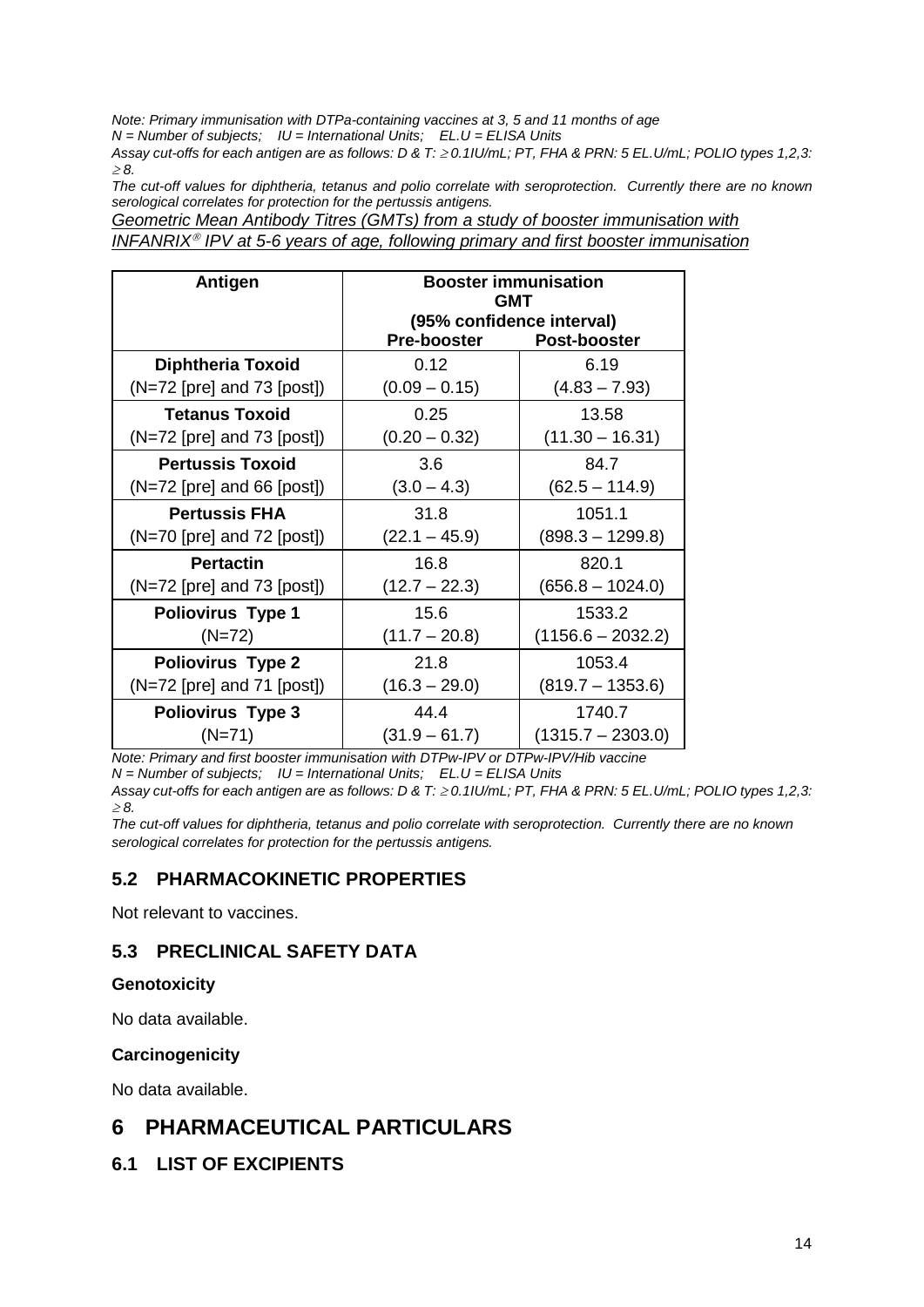The final vaccine also contains the excipients aluminium hydroxide hydrate, medium 199, sodium chloride and water for injections. The vaccine also contains the following residues: polysorbate 80, formaldehyde, glycine, potassium chloride, dibasic sodium phosphate dihydrate, monobasic potassium phosphate, neomycin sulfate and polymyxin B sulfate.

## **6.2 INCOMPATIBILITIES**

See Section 4.5 INTERACTIONS WITH OTHER MEDICINES AND OTHER FORMS OF INTERACTIONS

## **6.3 SHELF LIFE**

In Australia, information on the shelf life can be found on the public summary of the Australian Register of Therapeutic Goods (ARTG). The expiry date can be found on the packaging.

## **6.4 SPECIAL PRECAUTIONS FOR STORAGE**

INFANRIX IPV should be stored between +2°C and +8°C. DO NOT FREEZE. Discard if vaccine has been frozen. Protect from light.

The expiry date of the vaccine is indicated on the label and packaging.

## **6.5 NATURE AND CONTENTS OF CONTAINER**

INFANRIX IPV is presented as a turbid white suspension in a prefilled syringe, supplied in packs of 1's or packs of 10's.

The syringes are made of neutral glass type I, which conforms to European Pharmacopoeia Requirements.

Not all pack sizes may be distributed in Australia.

## **6.6 SPECIAL PRECAUTIONS FOR DISPOSAL**

In Australia, any unused medicine or waste material should be disposed of by taking to your local pharmacy.

## **6.7 PHYSICOCHEMICAL PROPERTIES**

Not relevant to vaccines

# **7 MEDICINE SCHEDULE (POISONS STANDARD)**

Schedule 4 – Prescription Only Medicine

# **8 SPONSOR**

GlaxoSmithKline Australia Pty Ltd Level 4, 436 Johnston Street, Abbotsford, Victoria, 3067